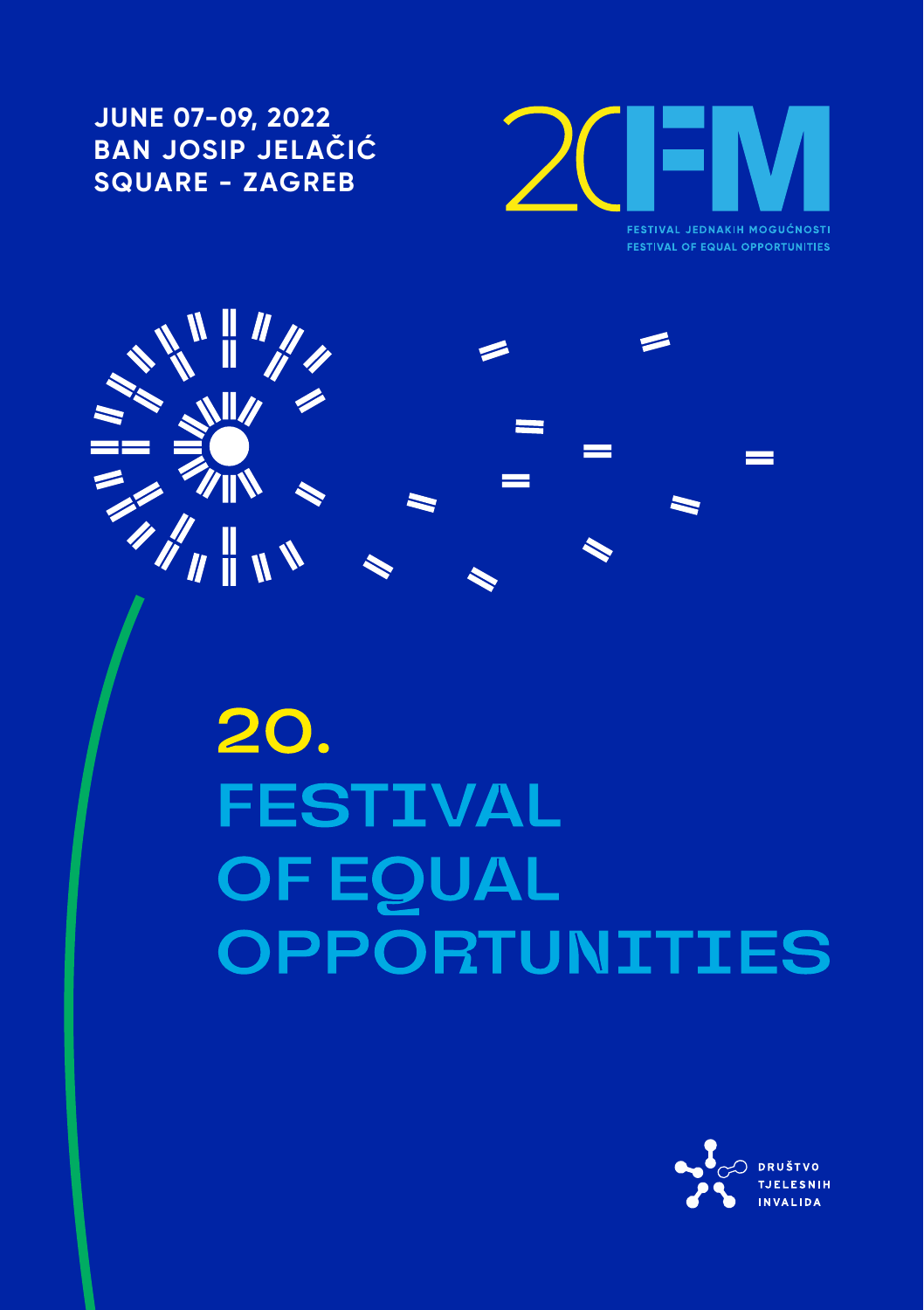# **TUESDAY, 7th of June 2022, Ban Josip Jelačić Square**

| <b>TIME</b> | <b>PERFORMER</b>                                                              | <b>TYPE OF</b><br><b>PERFORMANCE</b> |
|-------------|-------------------------------------------------------------------------------|--------------------------------------|
| 10:10       | <b>Centre for Autism, Zagreb</b>                                              | <b>Short play</b>                    |
| 10:20       | <b>THE ZAGREB MAJORETTES</b>                                                  | <b>Dance</b>                         |
| 10:30       | <b>OPENING CEREMONY OF 20th F=M</b>                                           |                                      |
| 11:00       | <b>BOJAN JAMBROŠIĆ</b>                                                        | <b>Music</b>                         |
| 11:30       | <b>Centre for training and education</b><br><b>Krapinske Toplice</b>          | <b>Short play</b>                    |
| 11:45       | <b>Elementary School "August</b><br>Harambašić", Zagreb                       | <b>Music and dance</b>               |
| 11:55       | <b>City of Zagreb Red Cross</b>                                               | <b>Dance</b>                         |
| 12:05       | <b>Elementary School "Retkovec"</b>                                           | <b>Music and</b><br>juggling skills  |
| 12:20       | <b>Centre for rehabilitation Pula</b>                                         | <b>Music</b>                         |
| 12:30       | <b>Break</b>                                                                  |                                      |
| 17:40       | <b>Muscular Dystrophy Society Zagreb</b>                                      | <b>Music</b>                         |
| 17:55       | <b>OZANA - Daily center for rehabilitation</b><br>and occupational activities | <b>Music and dance</b>               |
| 18:10       | <b>Zagreb's Association of Disabled</b><br><b>Workers</b>                     | <b>Music</b>                         |
| 18:25       | <b>DANCE CLUB MEGABLAST</b>                                                   | <b>Dance</b>                         |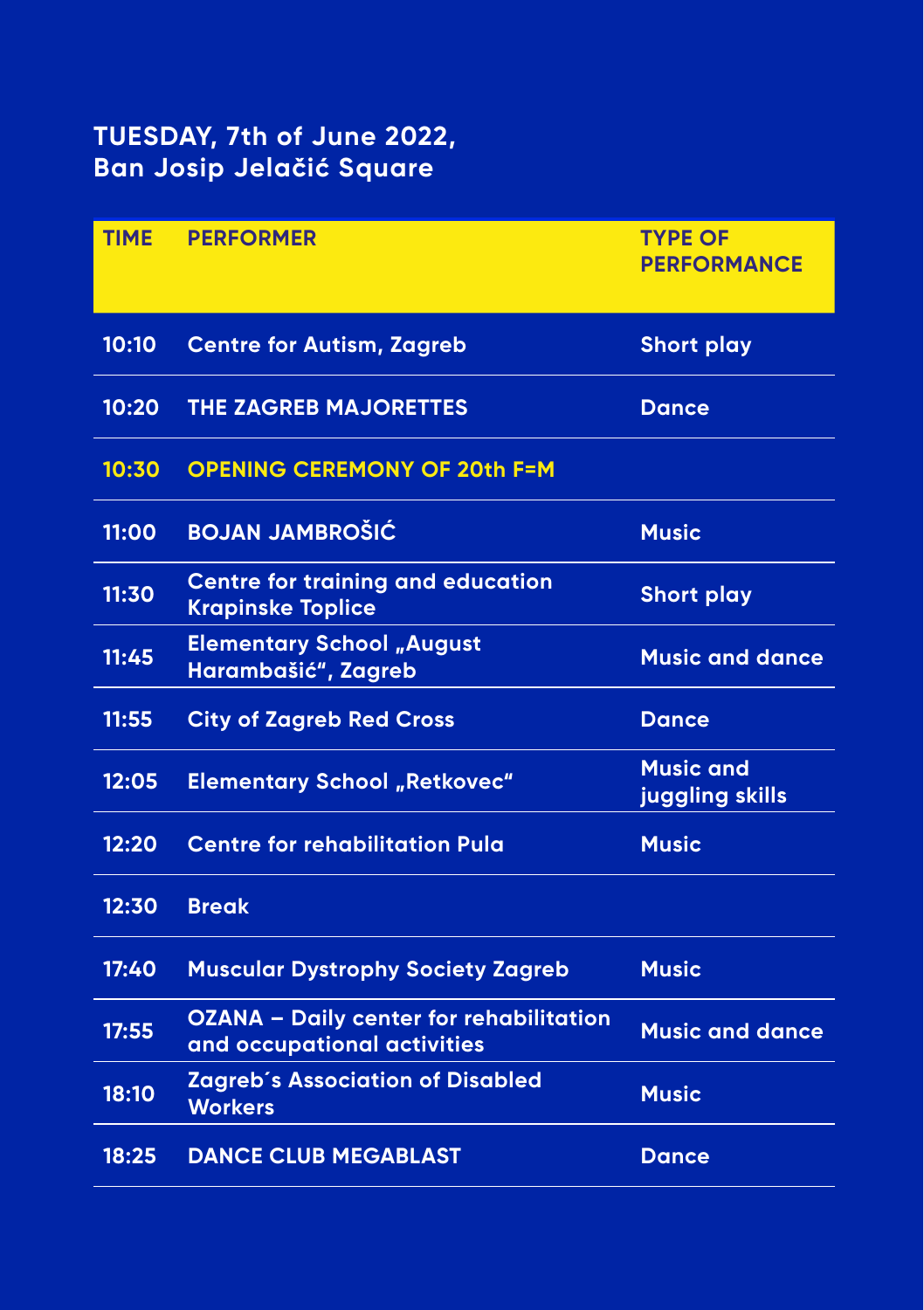| 18:50 | <b>Break</b>                                 |              |
|-------|----------------------------------------------|--------------|
| 19:30 | Miroslav Krleža Elementary School,<br>Zagreb | <b>Music</b> |
| 19:45 | <b>DANCE CLUB JAZZELLE</b>                   | <b>Dance</b> |
| 20:00 | <b>ADASTRA</b>                               | <b>Music</b> |
| 20:30 | <b>Marta Stančin</b>                         | <b>Music</b> |
| 20:45 | <b>SNOOPY &amp; BAND FACE</b>                | <b>Music</b> |
| 21:30 | End of 1st day                               |              |

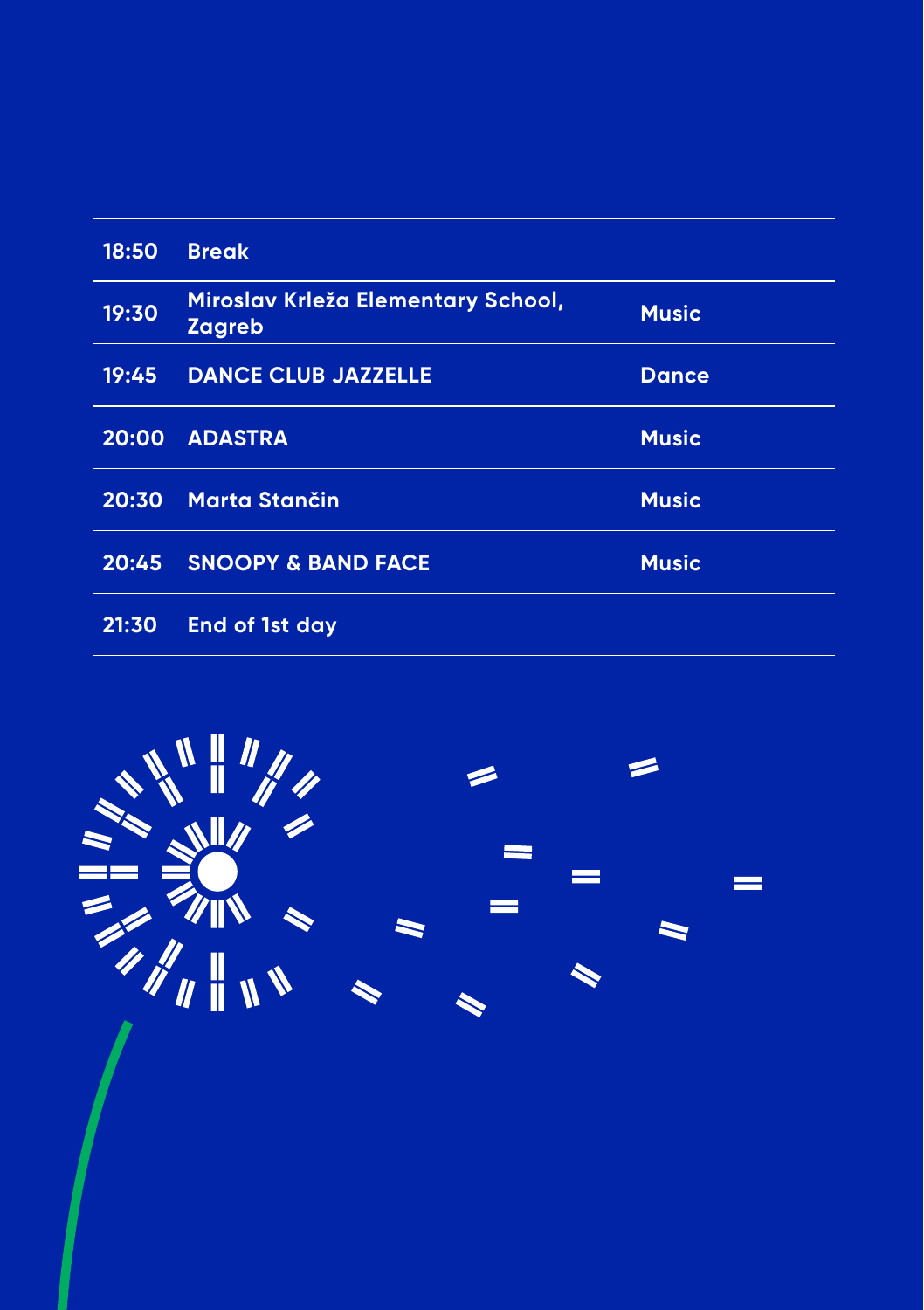# **WEDNESDAY, 8th of June 2022, Ban Josip Jelačić Square**

| <b>TIME</b> | <b>PERFORMER</b>                                                                                                                      | <b>TYPE OF</b><br><b>PERFORMANCE</b> |
|-------------|---------------------------------------------------------------------------------------------------------------------------------------|--------------------------------------|
| 10:00       | Primary School "Grigor Vitez", Zagreb                                                                                                 | <b>Music</b>                         |
| 10:15       | <b>Centre for Rehabilitation "Fra Ante</b><br>Sekelez", Vrlika                                                                        | <b>Dance</b>                         |
| 10:20       | <b>Association of blind USKA, Karlovac</b>                                                                                            | <b>Music</b>                         |
| 10:35       | <b>BORIS ĆIRO GAŠPARAC</b>                                                                                                            | <b>Music</b>                         |
| 11:05       | Elementary School "Dr. Ivan Merz",<br><b>Zagreb</b>                                                                                   | <b>Music</b>                         |
| 11:20       | <b>Elementary School "Kajzerica"</b>                                                                                                  | <b>Short play</b>                    |
| 11:30       | <b>Center for upbringing and education</b><br>"Zajezda"                                                                               | <b>Dance and</b><br>short play       |
| 11:45       | "Srce" - Association of children wtih<br>developmental disabilities, disabled<br>people and their families, Sv. Ivan<br><b>Zelina</b> | <b>Short play</b>                    |
| 11:55       | <b>Elementary School "Nad lipom", Zagreb</b>                                                                                          | <b>Dance</b>                         |
| 12:00       | <b>Break</b>                                                                                                                          |                                      |
| 17:15       | <b>KLAPA OŽELANDA</b>                                                                                                                 | <b>Music</b>                         |
| 17:45       | <b>Center for autism, Split</b>                                                                                                       | <b>Music</b>                         |
| 17:55       | <b>DANCE STUDIO BEVEL</b>                                                                                                             | <b>Dance</b>                         |
| 18:00       | <b>Zagreb associoation of blind</b>                                                                                                   | <b>Music</b>                         |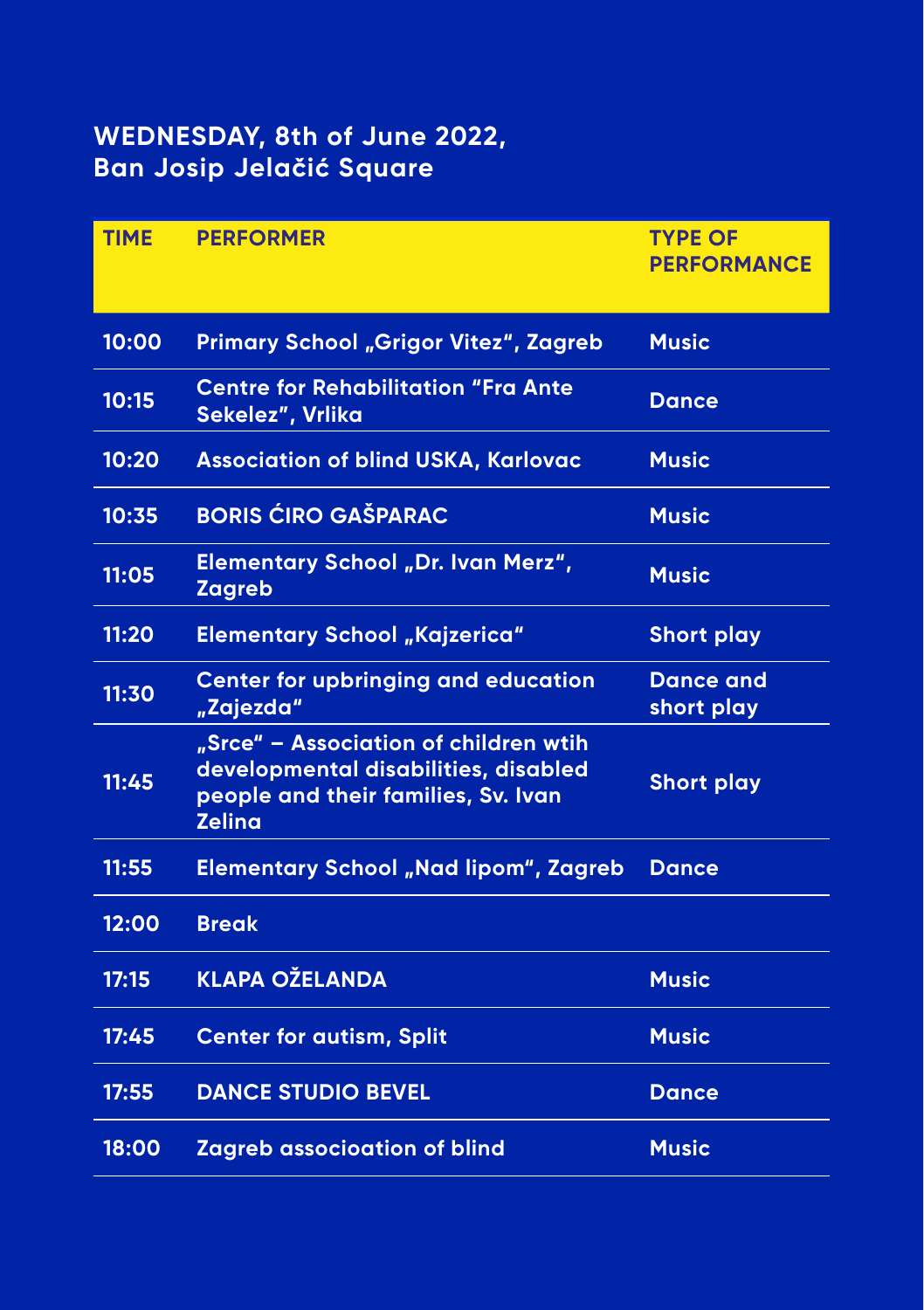| 18:15 | <b>Danijela Vidas</b>                                                                | <b>Music</b> |
|-------|--------------------------------------------------------------------------------------|--------------|
| 18:25 | <b>Deaf Arrt Band</b>                                                                | <b>Music</b> |
| 18:45 | <b>Association of Persons with Cerebral</b><br><b>Palsy and Poliomyelitis Rijeka</b> | <b>Dance</b> |
| 19:00 | <b>Break</b>                                                                         |              |
| 19:30 | <b>ACROBATIC ROCK'N'ROLL CLUB</b><br><b>MEGAROCK</b>                                 | <b>Dance</b> |
| 19:40 | <b>ACROBATIC ROCK'N'ROLL CLUB BUBA</b>                                               | <b>Dance</b> |
| 20:00 | <b>KLAPA KAMPANEL</b>                                                                | <b>Music</b> |
| 20:30 | <b>ZGROOVE</b>                                                                       | <b>Music</b> |
| 21:00 | <b>ROBERT MAREKOVIĆ &amp; SWINGERS</b>                                               | <b>Music</b> |
| 21:45 | <b>End of 2nd day</b>                                                                |              |

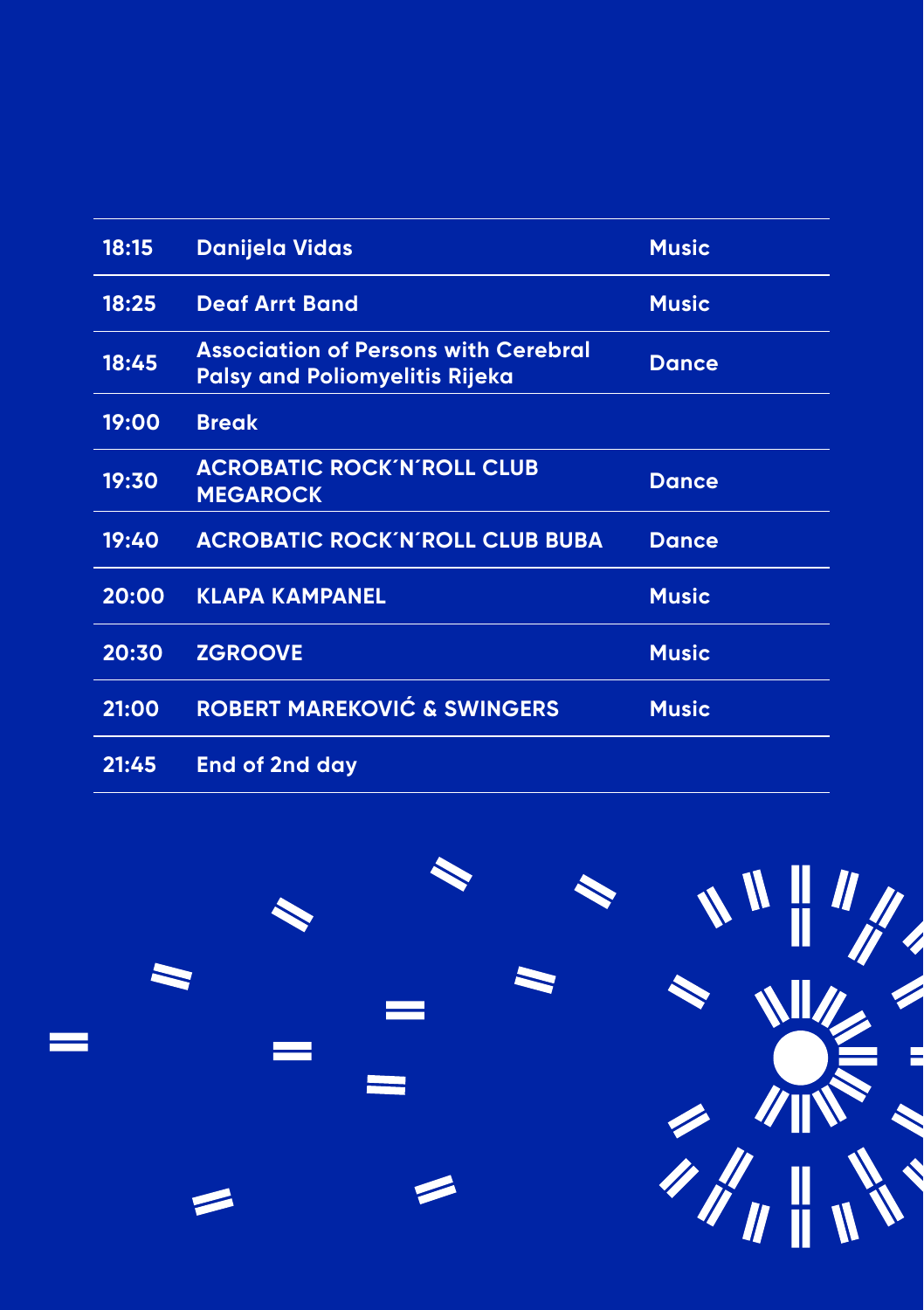# **THURSDAY, 9th of June 2022 Ban Josip Jelačić Square**

| <b>TIME</b> | <b>PERFORMER</b>                                                 | <b>TYPE OF</b><br><b>PERFORMANCE</b> |
|-------------|------------------------------------------------------------------|--------------------------------------|
| 10:30       | Slava Raškaj Educational Centre Zagreb                           | <b>Dance</b>                         |
| 10:35       | High School - Center for upbringing and<br>education, Zagreb     | <b>Music</b>                         |
| 10:50       | <b>Center for upbringing and education</b><br>Tuškanac - Zagreb  | <b>Music and dance</b>               |
| 10:55       | <b>DINO PURIĆ</b>                                                | <b>Music</b>                         |
| 11:25       | <b>Association of people with cerebral</b><br>palsy "Srce" Split | <b>Short play</b>                    |
| 11:40       | Center of education Tomislav Špoljar,<br><b>Varaždin</b>         | <b>Dance</b>                         |
| 11:45       | Home for adults with mental illness<br>"Lobor-grad", Lobor       | <b>Music</b>                         |
| 11:50       | <b>Rehabilitation center Rijeka</b>                              | <b>Music</b>                         |
| 12:00       | <b>Rehabilitation center Rijeka</b>                              | <b>Short play</b>                    |
| 12:05       | <b>Rehabilitation center Rijeka</b>                              | <b>Music</b>                         |
| 12:15       | <b>CIRIUS Kamnik, Slovenia</b>                                   | <b>Short play</b>                    |
| 12:25       | <b>CIRIUS Kamnik, Slovenia</b>                                   | <b>Dance</b>                         |
| 12:30       | Rehabilitation center Varaždin                                   | <b>Short play</b>                    |
| 12:45       | <b>Break</b>                                                     |                                      |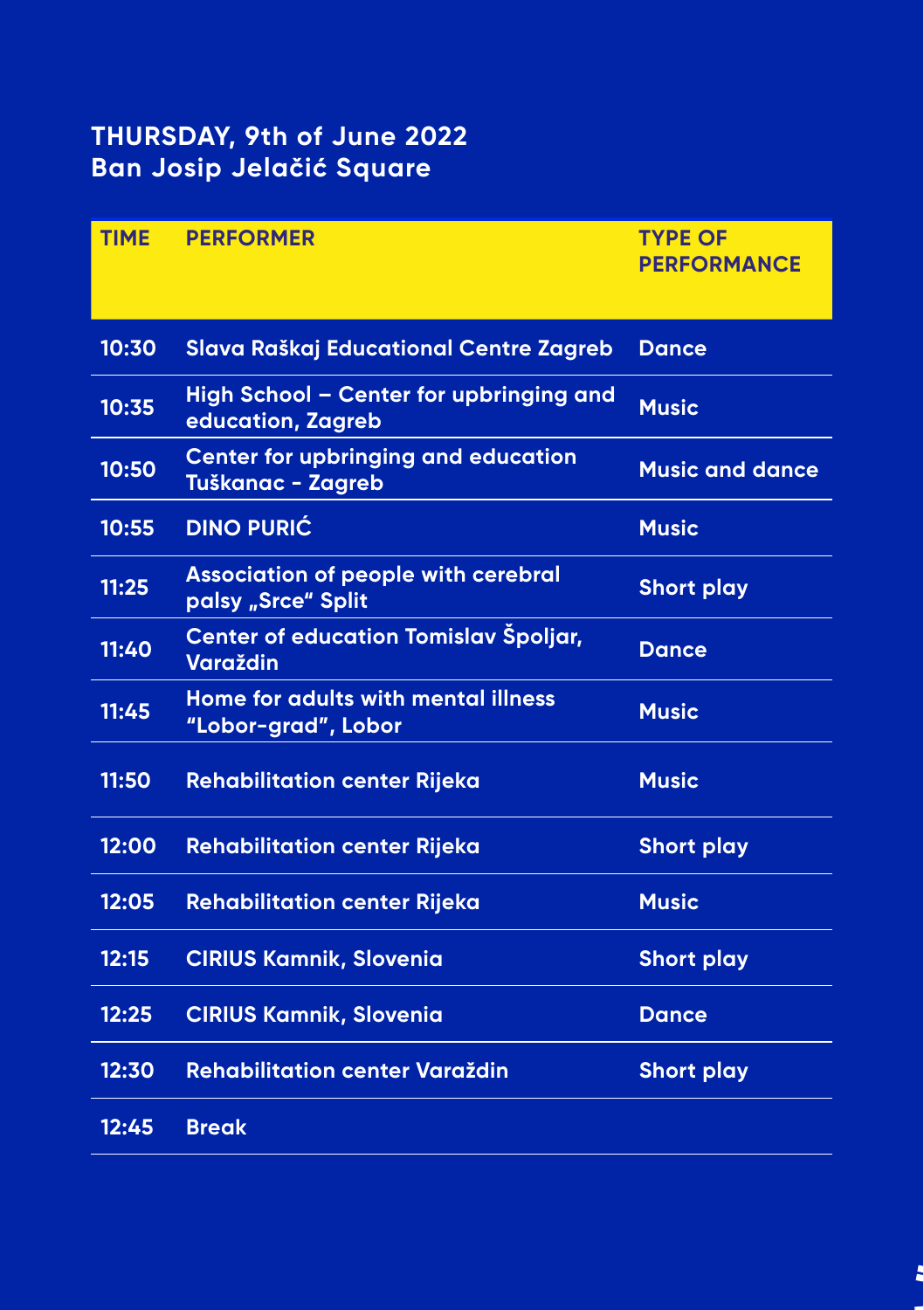| 17:30 | <b>Centre for training and education "Vinko</b><br>Bek", Zagreb         | <b>Music</b>           |
|-------|-------------------------------------------------------------------------|------------------------|
| 17:40 | <b>Association "Ivančica", Zaprešić</b>                                 | <b>Music</b>           |
| 18:15 | <b>Deaf Band Dlan</b>                                                   | <b>Music</b>           |
| 18:35 | "PUŽ"- Association of parents of children<br>with special needs, Zagreb | <b>Music</b>           |
| 18:55 | <b>Break</b>                                                            |                        |
| 19:30 | <b>ATOMIC DANCE FACTORY</b>                                             | <b>Dance</b>           |
| 20:00 | <b>SOUL FINGERS</b>                                                     | <b>Music</b>           |
| 20:30 | <b>CAIMAN VERDE</b>                                                     | <b>Music</b>           |
| 21:00 | <b>OTKAZANI LET</b>                                                     | <b>Music</b>           |
| 21:30 | <b>Volunteers of the 20th F=M</b>                                       | <b>Music and dance</b> |
| 21:45 | <b>End of the 20th Festival of Equal</b><br><b>Opportunities</b>        |                        |

 $\equiv$  $\blacksquare$  $\equiv$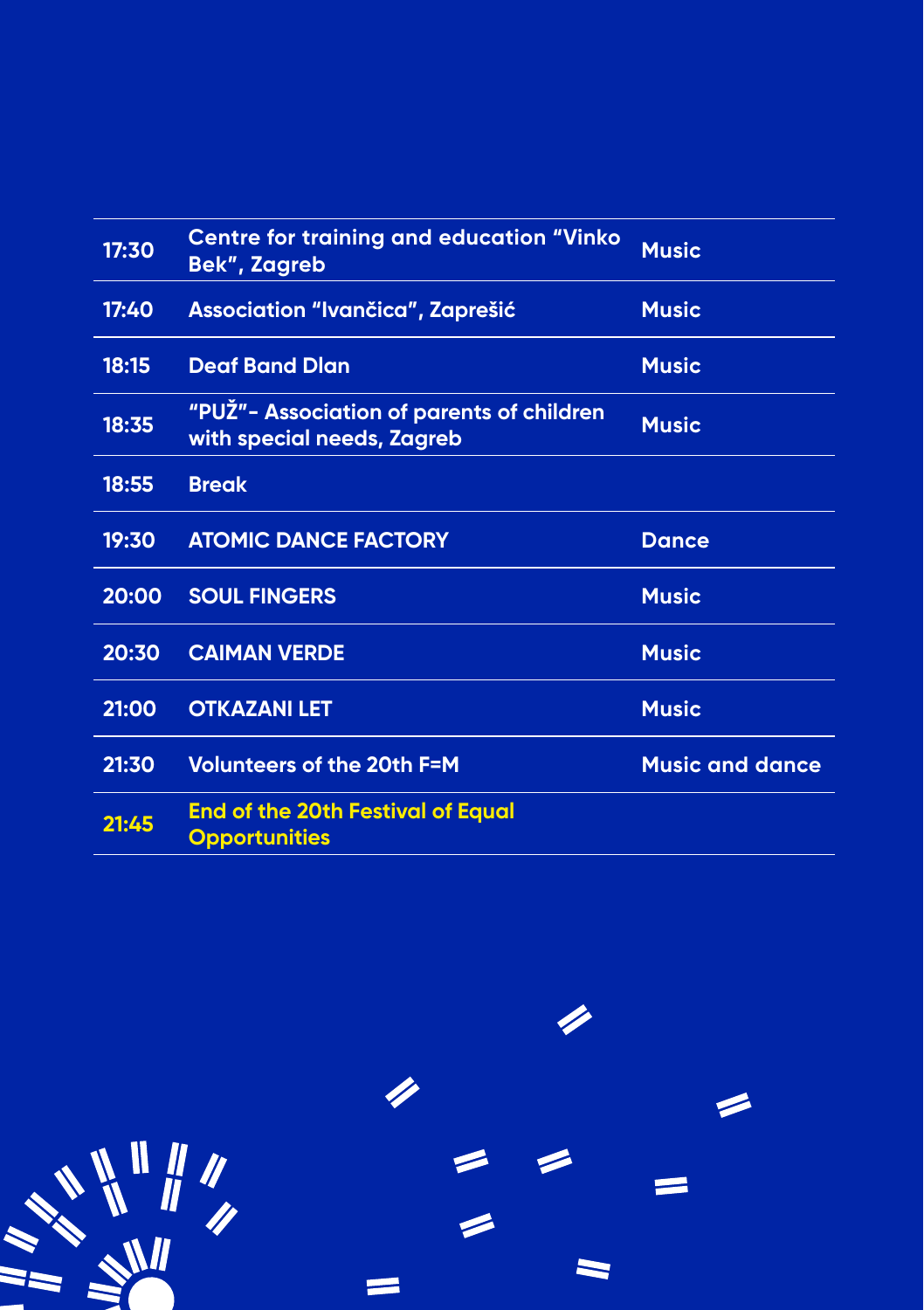## **SPORTS PROGRAMME:**

## **TUESDAY, 7th of June 2022 Ban Josip Jelačić Square**

| <b>TIME</b>        | <b>PERFORMER</b>                                                                                                                                        | <b>TYPE OF SPORTS</b>                                                                                    |
|--------------------|---------------------------------------------------------------------------------------------------------------------------------------------------------|----------------------------------------------------------------------------------------------------------|
| $10:00 -$<br>11:00 | <b>F=M</b> guests and citizens                                                                                                                          | <b>MOBILITY GAMES:</b><br><b>Overcoming barriers</b><br><u>in wheelchairs and</u><br>simulated blindness |
| 17:00-<br>19:30    | Sitting volleyball club "Zagreb"<br>Sitting volleyball club "Hrabri",<br><b>Zagreb</b><br><b>National team of sitting volleyball</b><br><b>Slovenia</b> | <b>Sitting volleyball</b>                                                                                |
| $19:30-$<br>20:30  | <b>F=M</b> guests and citizens                                                                                                                          | <b>MOBILITY GAMES:</b><br><b>Overcoming barriers</b><br>in wheelchairs and<br>simulated blindness        |

## **WEDNESDAY, 8th of June 2022 Ban Josip Jelačić Square**

| <b>TIME</b>        | <b>PERFORMER</b>               | <b>TYPE OF SPORTS</b>                                                                             |
|--------------------|--------------------------------|---------------------------------------------------------------------------------------------------|
| $10:00 -$<br>11:00 | <b>F=M</b> guests and citizens | <b>MOBILITY GAMES:</b><br><b>Overcoming barriers</b><br>in wheelchairs and<br>simulated blindness |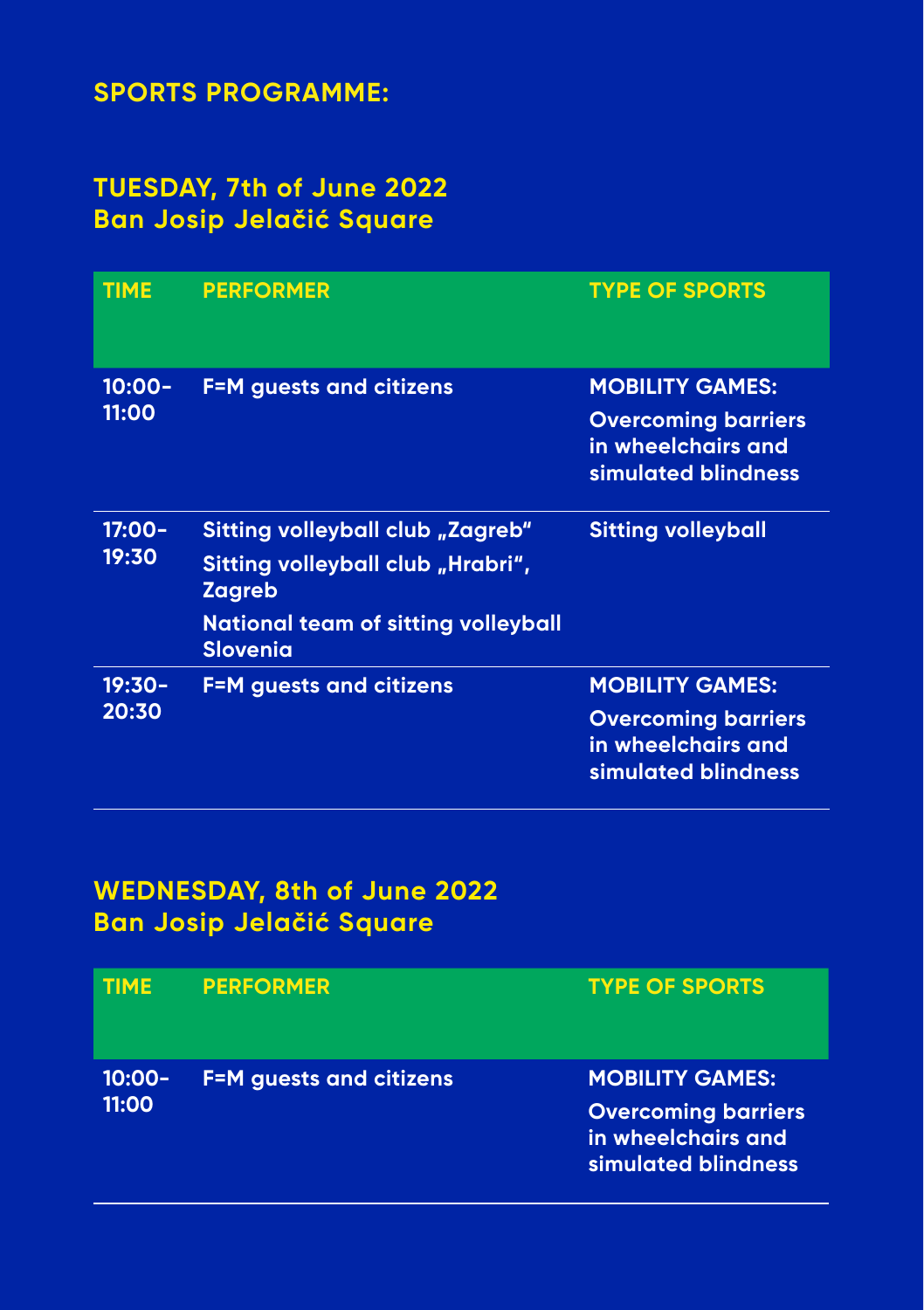| $17:00 -$<br>19:00 | Wheelchair bowling club of<br>persons with muscular dystrophy<br>"Željko Klepač" – URIHO             | <b>Wheelchair Bowling</b>                                               |
|--------------------|------------------------------------------------------------------------------------------------------|-------------------------------------------------------------------------|
|                    | <b>Wheelchair bowling club of</b><br>persons with disabilities "Marijan<br>Dobrinčić", Velika Gorica |                                                                         |
| 19:00-             | <b>F=M</b> guests and citizens                                                                       | <b>MOBILITY GAMES:</b>                                                  |
| 20:30              |                                                                                                      | <b>Overcoming barriers</b><br>in wheelchairs and<br>simulated blindness |

# **THURSDAY, 9th of June 2022 Ban Josip Jelačić Square**

| <b>TIME</b>        | <b>PERFORMER</b>               | <b>TYPE OF SPORTS</b>                                                                             |
|--------------------|--------------------------------|---------------------------------------------------------------------------------------------------|
| $10:00 -$<br>11:00 | <b>F=M</b> guests and citizens | <b>MOBILITY GAMES:</b><br><b>Overcoming barriers</b><br>in wheelchairs and<br>simulated blindness |
| $18:00 -$<br>20:00 | <b>F=M</b> guests and citizens | <b>MOBILITY GAMES:</b><br><b>Overcoming barriers</b><br>in wheelchairs and<br>simulated blindness |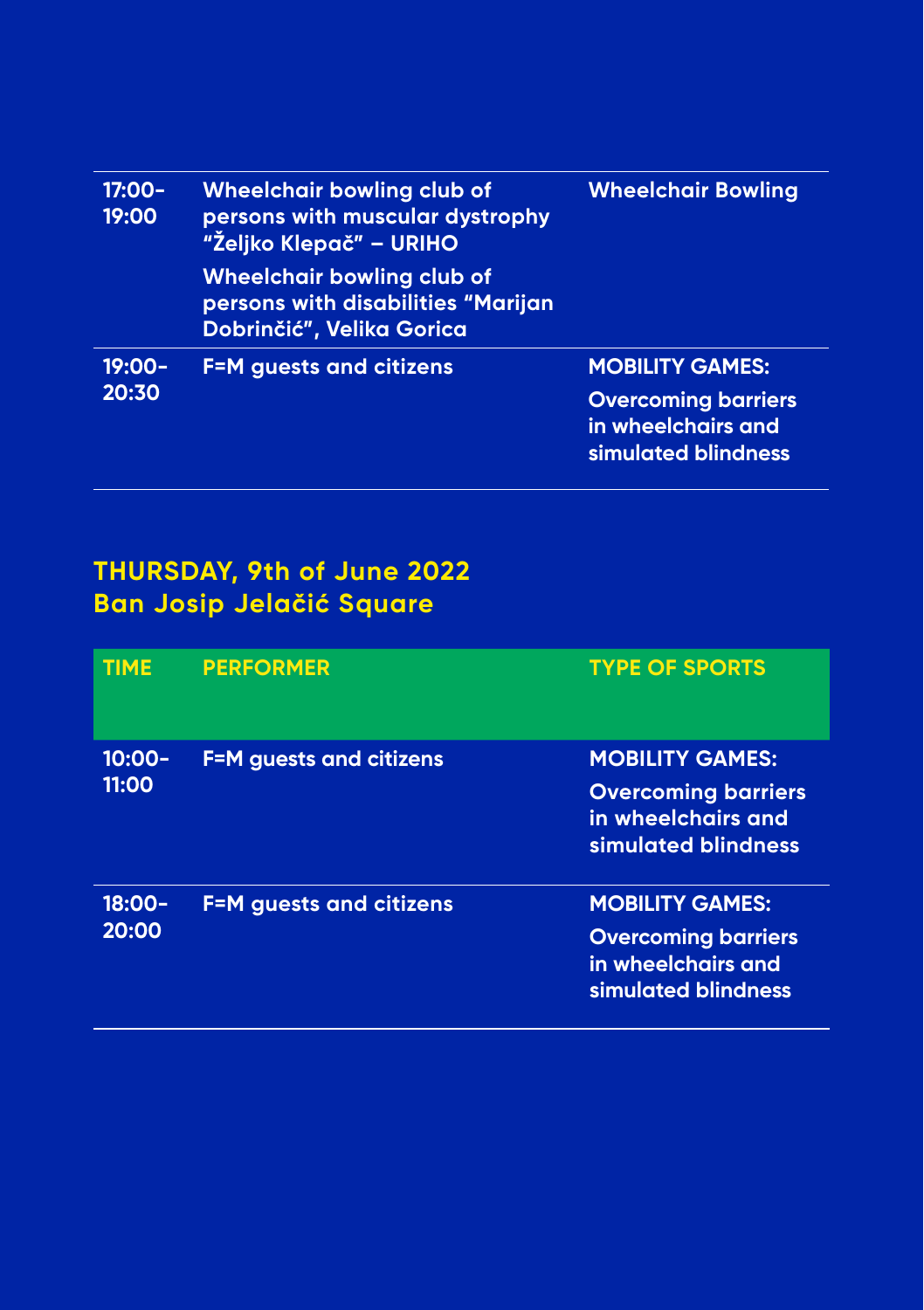### **ARTS PROGRAMME, 07.-09.06.2022. Ban Josip Jelačić Square from 10 a.m. until 8 p.m.**

#### **Andrea Belić, painter from Ivanić Grad**

e-mail: belic.andrea@gmail.com, mob. +385/91/5498-993

#### **Maria-Kristina Božičević, mouth painter from Rijeka**

e-mail: maria-kristina.bozicevic@ ri.t-com.hr, tel. 051/685-139, mob. +385/91/884-3506

#### **Andreja Cetušić Đurić, from Zagreb**

e-mail: tomislav.duric0@a1net.hr, tel. +385/1/6143-499, mob. +385/91/5383-358

#### **Ilona Dobravac, painter from Rovinj**

mob. +385/91/535-7461 (only SMS)

#### **Tomislav Đurić, from Zagreb**

e-mail: Tomislav.duric0@a1net.hr, tel. +385/1/6143-499, mob. +385/91/5383-358

#### **Marija Glavičić Počuć, painter from Ivanić Grad**

tel. +385/1/2829-136, mob. +385/91/7238-788

#### **Alen Kasumović, painter from Zaprešić**

e-mail: mungos03@gmail.com, mob. +385/99/314-9442

#### **Stjepan Kulfa, woodcarver from Zagreb**

e-mail: kulfastjepan@gmail.com, mob. +385/91/534-3404

#### **Tin Ivan Marin, painter from Zagreb**

e-mail: jadranka.marin@hotmail. com

#### **Viktor Paris, painter from Zagreb**

fax: +385/1/6542-784

#### **Jelena Perković, painter from Zagreb**

e-mail: kajaperkovic123@gmail. com, mob. +385/91/4002-319

#### **Stjepan Perković, painter from Zagreb**

e-mail: stjeperkovic@gmail.com, tel. +385/1/7774-459, mob. +385/99/7231-067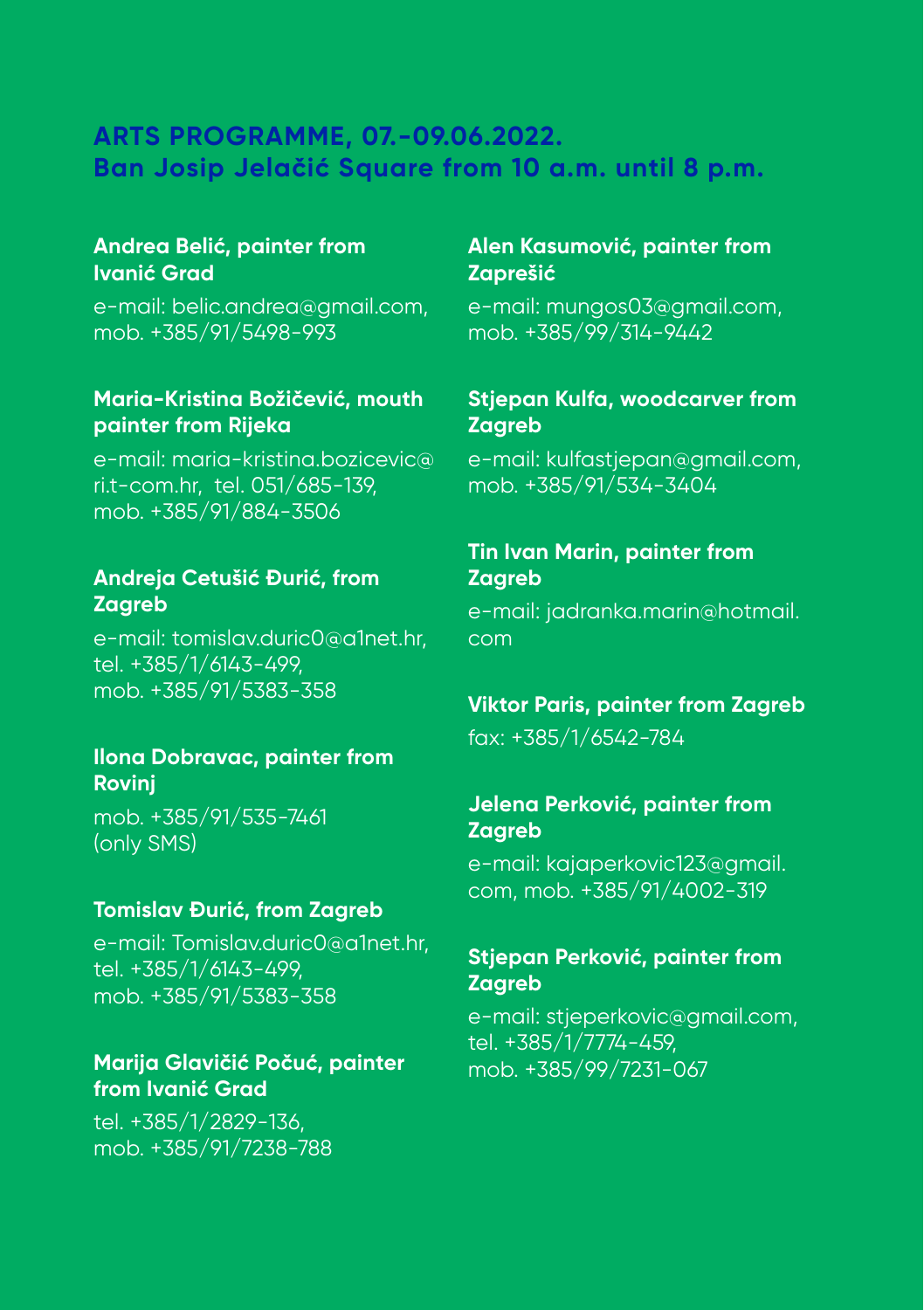#### **Koča Popović, painter from Zagreb**

Association for culture, arts and tourism of deaf and hard of hearing people in Croatia "World of Silence", fax +385/1/6520-478

#### **Vjekoslava Sošić Žuža, painter from Rovinj**

Mob. +385/92/501-1116 (only SMS)

#### **Boženka Stanša, painter from Bjelovar**

Association for culture, arts and tourism of deaf and hard of hearing people in Croatia "World of Silence", fax +385/1/6520-478

#### **Zdenko Udovičić, painter from Zagreb**

e-mail: zdenko.udovicic@gmail. com, tel. +385/1/4814-188, mob. +385/98/1941-668

#### **Lino Ujčić, painter from Zagreb**

e-mail: linouj@gmail.com; mob. +385/91/362-6213 (only SMS)

#### **Željko Vertelj, mouth painter from Slovenia**

e-mail: zeljko.vertelj@guest. arnes.si

#### **Joso Vranjković, artist from Zagreb**

e-mail: joso.vr@gmail.com, mob. +385/91/5804-201

#### **Iva Vrbos, painter from Zagreb**

e-mail: linouj@gmail.com

#### **Gordana Vuger, painter from Zagreb**

e-mail: gvuger@gmail.com, mob. +385/91/220-1212 (only SMS)

#### **Nikola Vukojević, painter from Slobodnica**

fax +385/35/429-099 (only SMS)

#### **Josip Vukojević, painter from Slobodnica**

mob. +385/91/178-1959 (only SMS)

#### **Benjamin Žnidaršič, mouth painter from Slovenia**

e-mail: benjamin.znidarsic@gmail. com; tel. +386/5/7264-721, mob. +386/41/741-750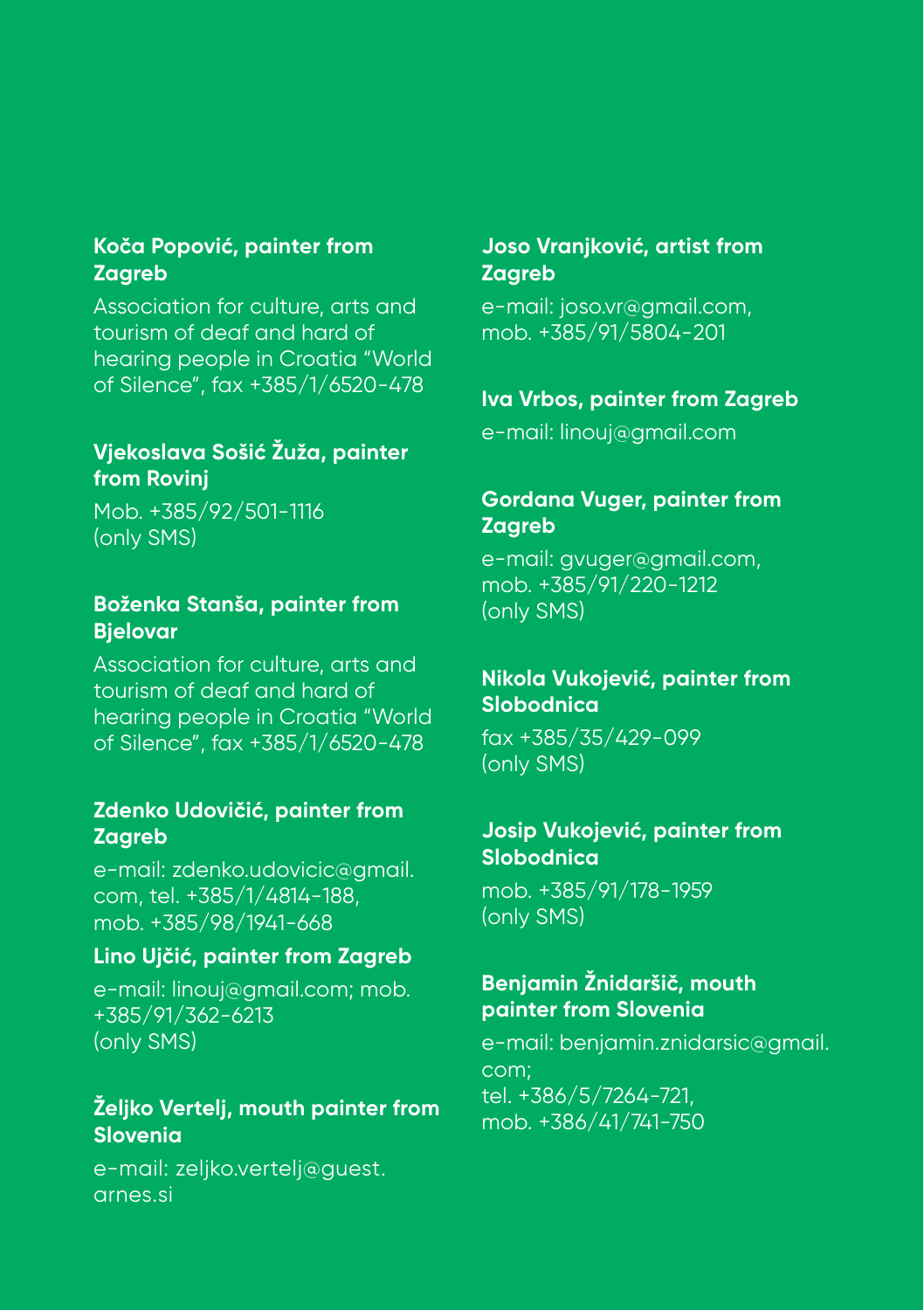# **IMPRESSUM**

**MAIN HOSTS: Smiljana Tomić Marina Rubeša Šimunić**

**MAIN LOGISTICIAN: Antonela Previšić**

**STAGE MANAGER: Ivona Cvetko**

**PRODUCER: Milica Gregurić Prugovečki**

**DIRECTOR: Viktorija Lisec**

**ORGANIZER: Association of Physically Disabled Ilica 138, 10000 Zagreb tel.: 01/4854-182 fax: 01/4854-169 gsm: 098/314-472 e-mail: dti@dti.hr www.dti.hr**

**www.fm.dti.hr**